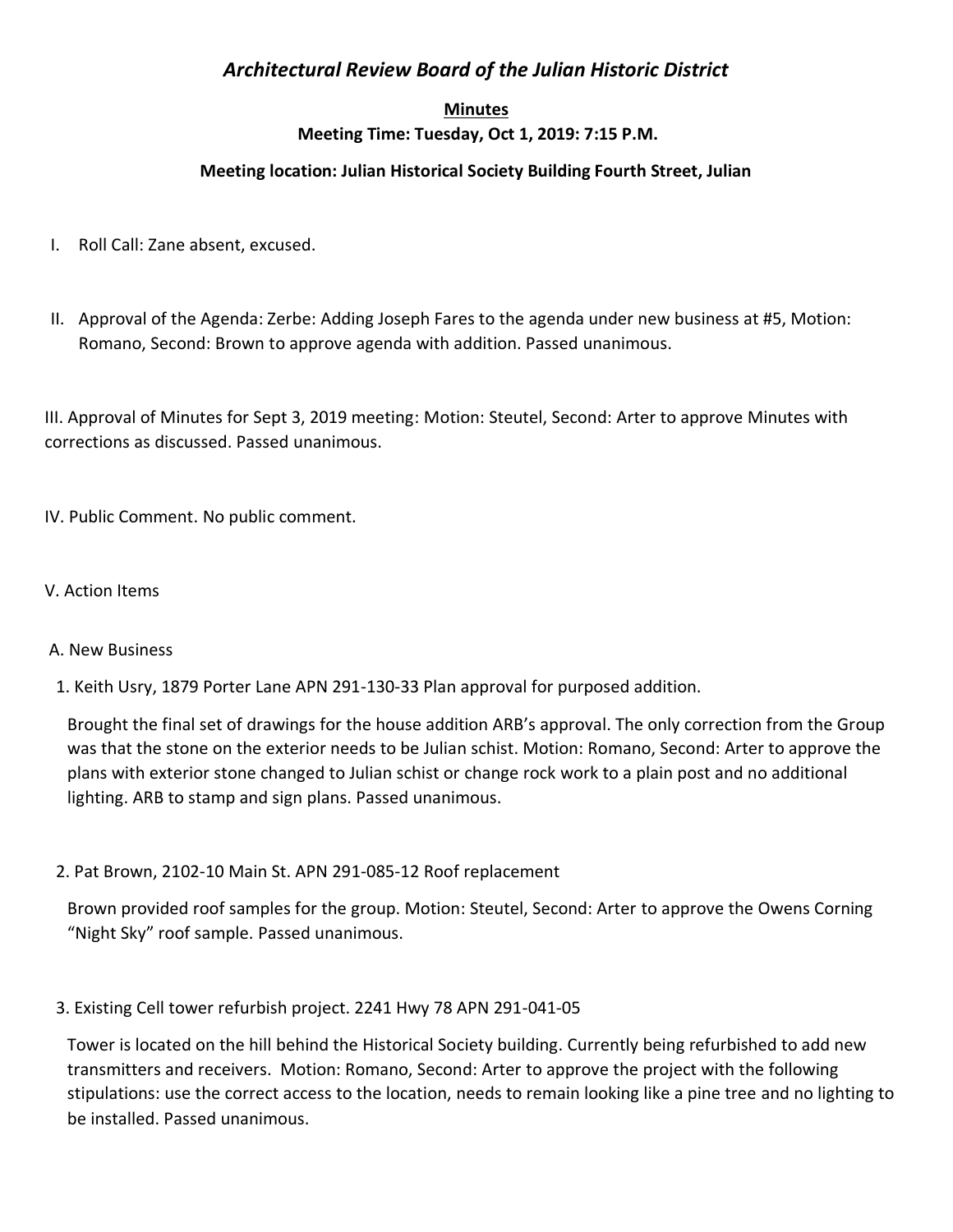4. Julian Chamber of Commerce property. Town Hall, Old Candied Apple location. Medical Clinic, Signs installed without ARB approval.

Sign appears fine however Chamber needs to be reminded that their tenants' changes need to go through the ARB. Chamber is placing large banners across the front porch. Motion: Romano, Second: Dackerman to give the Chamber a verbal warning regarding the violations. Passed unanimous.

## 5. Joseph Fares. Lot A Rd Lots 60 and 61. APN291-023-04,21

Fares provided group with information regarding what should/should not be considered with installation of solar panels. Romano found the state law regarding solar panels. Group discussed that the board needs to come up with written guidelines based on solar panel requirements to avoid future issues with requests for the panels.

B. Old Business.

1. Julian Beer Company 2315 Main St. APN 291-040-67 Lighting, fence, car.

Motion: Arter Second: Dackerman to approve ARB to formulate a letter to the County listing all of the JBC violations: Alteration of the historic building, lighting, deck, railing on the deck, car and satellite dish installation. Passed unanimous.

2. County Barn. Fence style. 1471 Hollow Glen Rd. APN: 291-122-20

No discussion.

- C. ARB Business and Committee Reports.
- 1. Public Relations Update: post office box, letter head, website, letters.

County has said that ARB cannot write letters to violators. Group discussed still writing letters with different wording. It was suggested by a County representative to report the violations to the County Code Enforcement. Group discussed creating a committee to speak to Codes to regarding a plan to work with the County to handle violations. The process of removal and appointment of board members was also discussed. Motion: Dackerman, Second: Steutel to create a committee of Brown and Sherry Horton to turn in a list of violations to Codes. Passed unanimous.

2. Sherwin Williams color pallet

Group is still researching appropriate colors.

3. Purposing a meeting with the County concerning how to address violations, stipend for the secretary and website development.